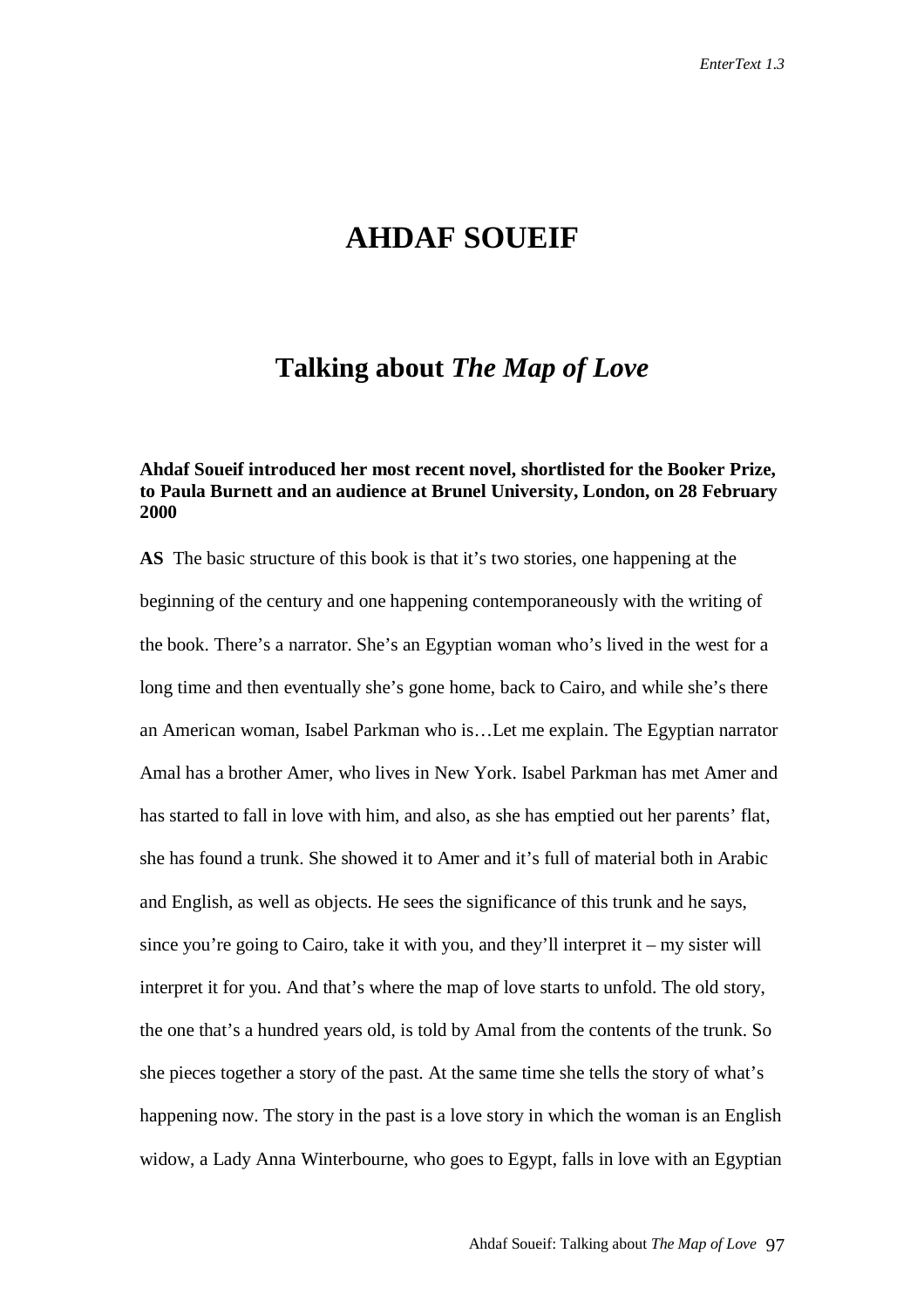patriot, Sharif al-Baroudi, and marries him. The story in the past takes place over

fourteen years, while the story in the present takes place over fourteen months and the

book constantly cuts between the two stories.

[The reading began with this passage:

"Cairo, April 1997

Some people can make themselves cry. I can make myself sick with terror. When I was a child – before I had children of my own  $-$  I did it by thinking about death. Now, I think about the stars. I look at the stars and imagine the universe. Then I draw back to our galaxy, then to our planet – spinning away in all that immensity. Spinning for dear life. And for a moment the utter precariousness, the sheer improbability of it all overwhelms me. What do we have to hold on to?…" (*The Map of Love,* p.10)]

That sets the scene for Amal to tell both stories, the old story and the new story, and in both there is a western woman and an Egyptian man, and in both stories there is the sister of the man, so you have a kind of triptych which, as the story goes on, reflects the ancient Egyptian triptych of Isis, Osiris and the sister who helps Isis collect the body of Osiris, and mourn him, and bring him back to life.

[After reading from several parts of the book, Ahdaf Soueif took questions from the audience.]

**PB** *Perhaps one of the questions that naturally comes to mind is the question about the language. And of course language is very much the subject of the book itself, that particular book, where you talk a lot about Arabic, and about the construction of its root words and the way that the language has then embroidered within those core sounds to produce terms which on the one hand are this way, and on the other, suggest the complete opposite. I found that absolutely fascinating, as someone who*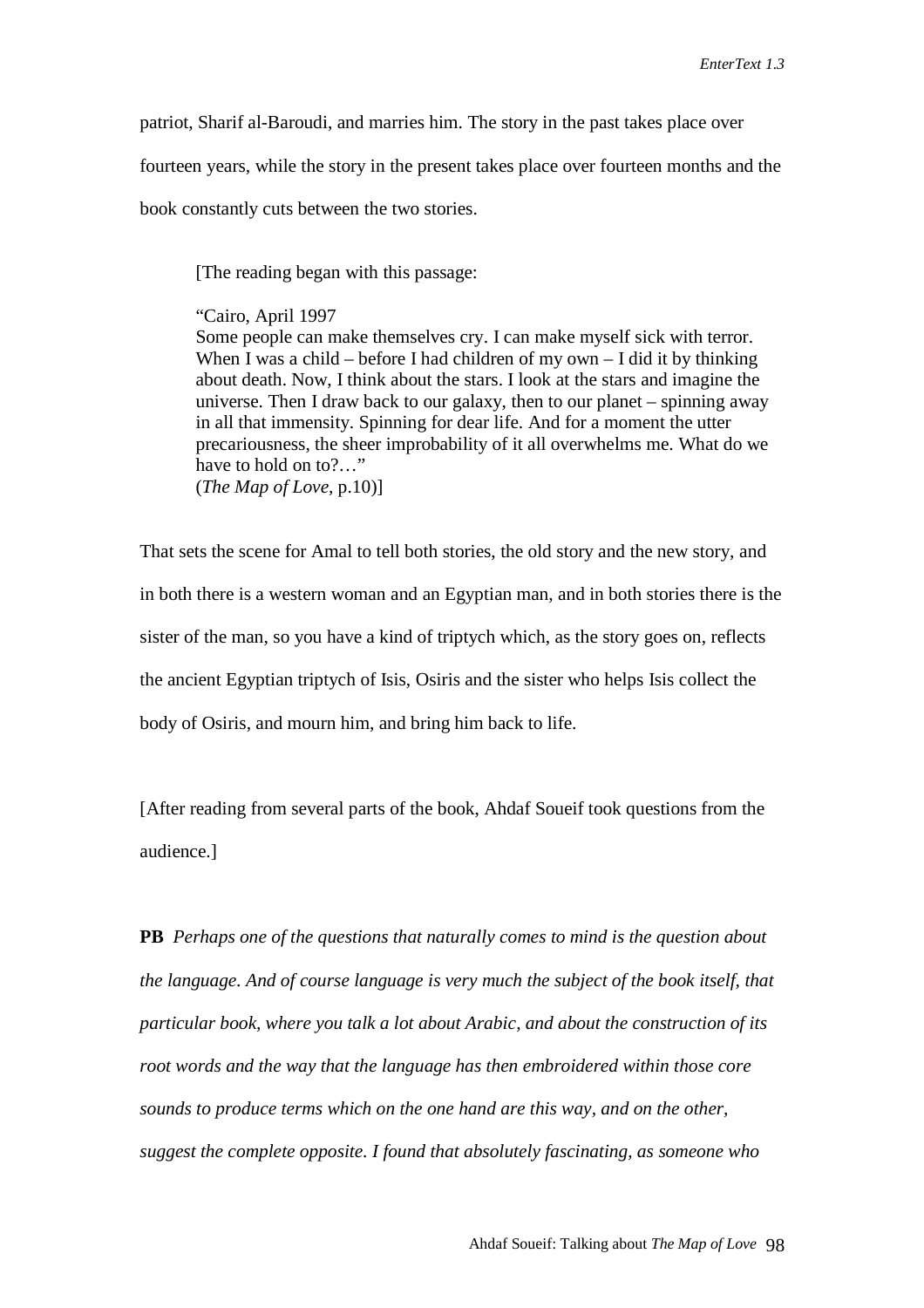*knows nothing about Arabic. But I suppose one obvious question is, as a writer, why English not Arabic? Do you also write in Arabic? How does that happen?*

**AS** Well, it was not a choice. I'd known that I wanted to write fiction, and it was in 1979, having finished studying, finished with university, and feeling free, I sat down and started to try and write. I had assumed that I would write in Arabic. And I didn't. The sentences kept coming in English, and what was happening was that dialogue came to me in Arabic but narrative came in English. After a while of this I just gave up, and decided that the stories were coming in English and there we were. What would happen would be that I'd write in English, and then when it came to a bit of dialogue, the dialogue would be happening in my head in Arabic, and I'd be typing it out in English. I don't know why this happened. There could be several reasons. But one is that I was in England when I first learned to read. So when I was five, or whatever, and started reading, I read in English first. And though I learned Arabic and learned to read in Arabic when I was eight, I continued to read in English a lot more than I read in Arabic. This could be because in Arabic there's a difference, as I'm sure at least some of you know, between the spoken Arabic and the written Arabic, so the classical standard Arabic is a written language which you only ever hear in formal lectures or on the news, and so on, but the language that you use every day is the colloquial, and it's quite a bit different. So the fact that you can use colloquial Arabic well doesn't necessarily mean that you can write well in classical Arabic—or it's a distancing thing anyway. I then went on to study English literature, and so what that meant was that all my written work was done in English. So again, that could be part of the reason. I operate in Arabic perfectly well. I write essays and criticism and letters and reports and so on, but I simply cannot write fiction in Arabic. It's as if I'm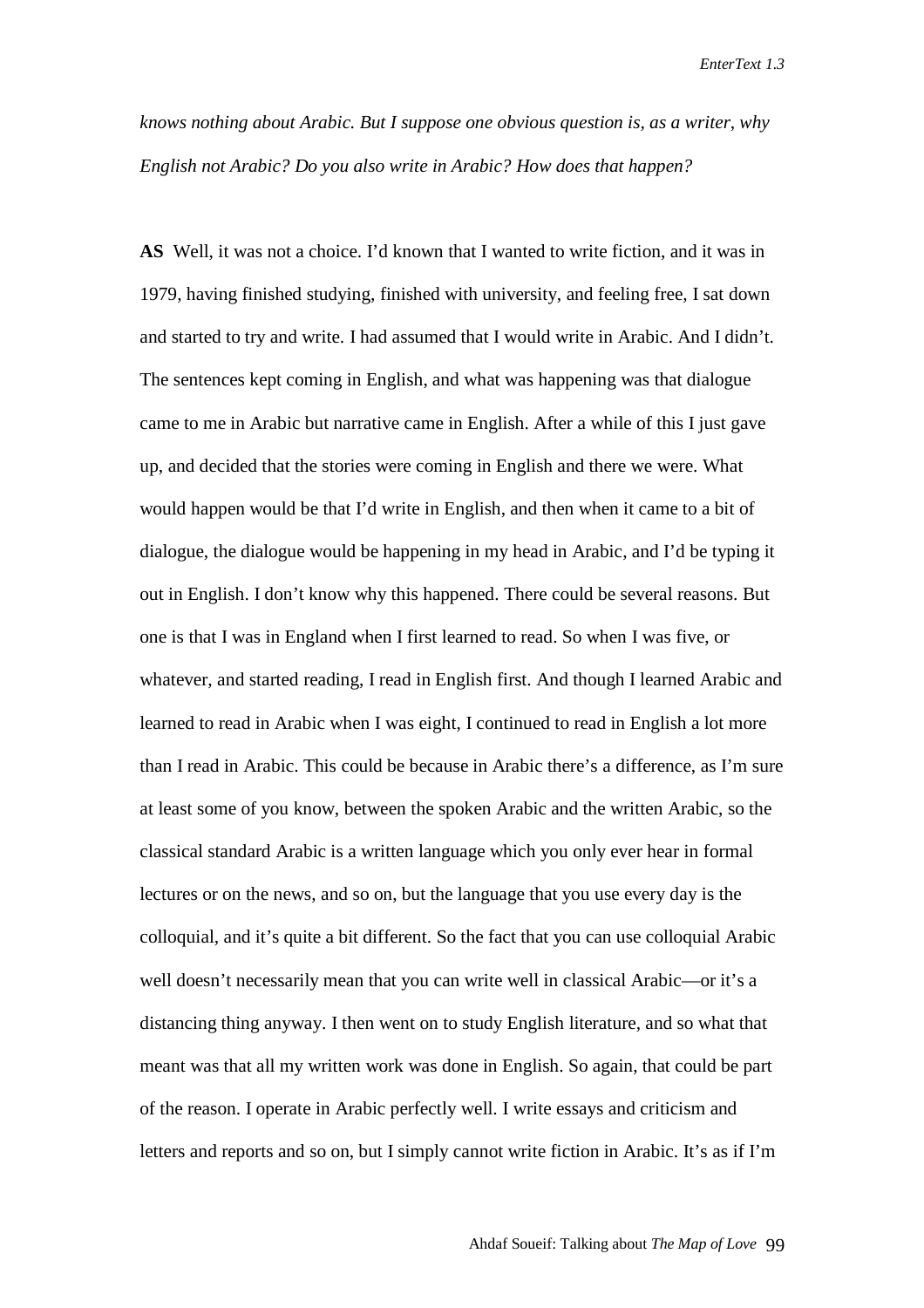not good enough. It becomes a blunt instrument in my hand. It won't do what I want. So I write in English.

But as you say, the question of language is one of the things that interests me. It's quite useful to be writing about Arabic from the perspective of English. In a way you can do that in a more interesting way, I suppose, than if you're writing from within. But there is this whole question of language. And as you saw in one of the passages that I read, Leila and Anna's friendship is conducted in French, and when Anna meets Sharif al-Baroudi and falls in love with him, the language that they use is French, and they have a little discussion about that and about what it means that neither of them is speaking their own language, and that maybe it's better that way. Maybe it's sort of neutral ground, and not one of them is making the great shift, as it were, and both are having to interpret the other one, rather than taking things for granted. So that raises this whole question of language—language which we obviously use as a means of communication, but also, when does language become actually an impediment to communication, when we assume too much, because somebody else speaks the same language?

**PB** *Yes, that's something you say, I think, that maybe we make the mistake too often that, because similar terms are being used, we mean by them the same thing, and perhaps we don't.*

**Q** *Poetry, do you write poetry? I find your writing very beautiful.*

**AS** Well, that's as close as I come. No. I love reading poetry. Poetry's such a very special genius. It's just something else.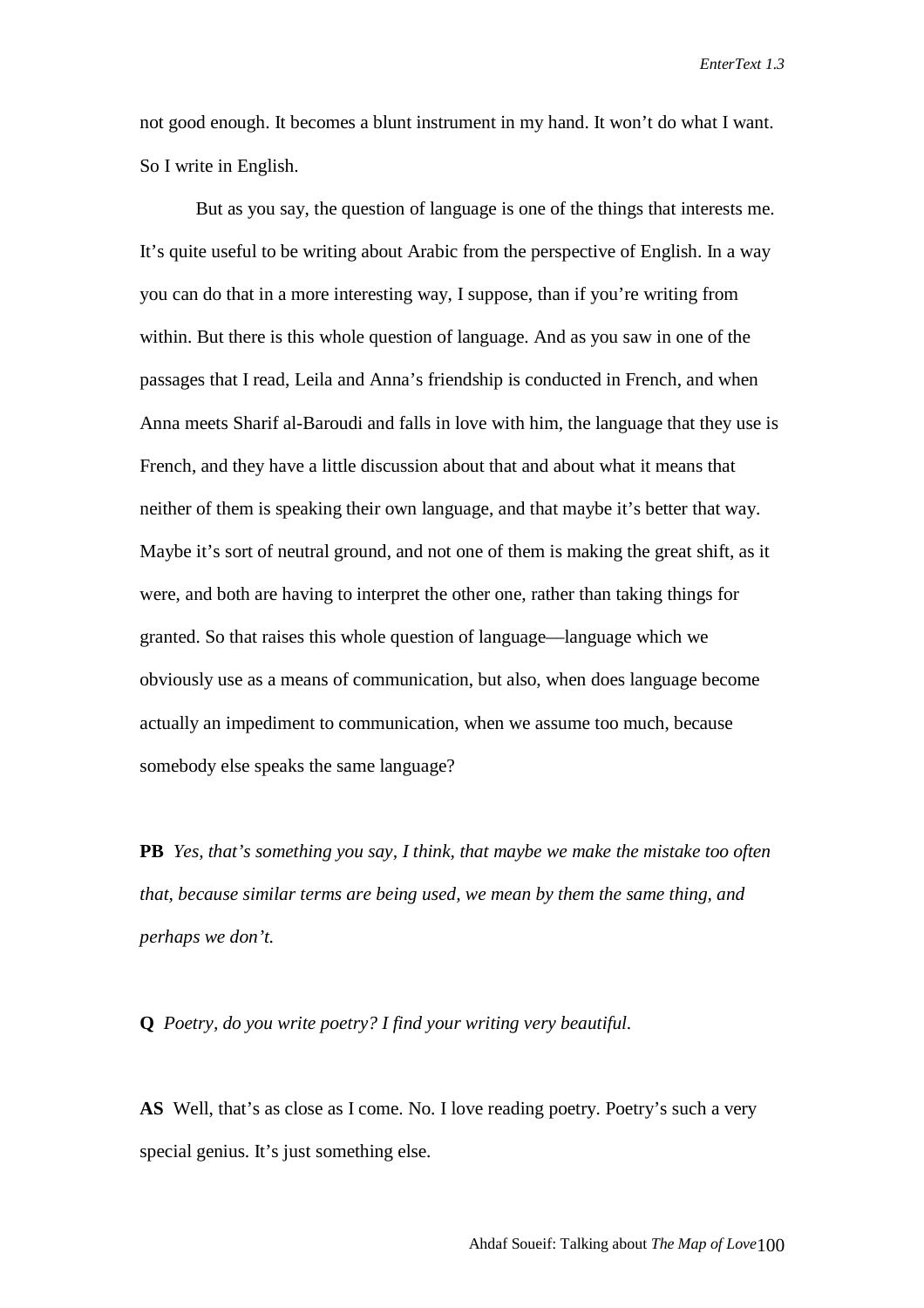**Q** *How much does the history of your country come into it? Because my little knowledge of your country is that the pyramids were built by the stars. And you mention goddesses and gods. How much does the history of Egypt come into it?*

**AS** The history comes into the book a great deal. The pyramids were built by the ancient Egyptians, so the mythology of the ancient gods comes in here a bit and is interwoven with Coptic images, and also with Muslim belief, so that there is a tapestry which plays a key part in the book—which embodies the three: the ancient religion, the Christian religion, and Islam. And certainly one would not be able to understand the problems surrounding Anna and Sharif's relationship and marriage without knowing that Egypt was under British occupation at the time, and knowing a fair bit about it—well, knowing that, anyway. But it is to an extent explained. It is possible to come to the book with very little knowledge and still figure it out. In fact there is a family tree at the beginning of the book. This family tree—these are the characters, some of which we've looked at today. But everybody else, everybody else in the book, is actually real. They are all historical characters who sort of walk on and do their bit. And what I did was, I spent quite a while researching those years at the beginning of the century, and plotted them so I had a month by month schedule of events that took place. And then I hooked my story onto those events, so it was really as if these characters were alive at the time—attending the opening of this bridge, attending this ball at the palace, taking part in these demonstrations, and so on. So the history matters.

### **Q** *In terms of your process, what started you writing this particular novel?*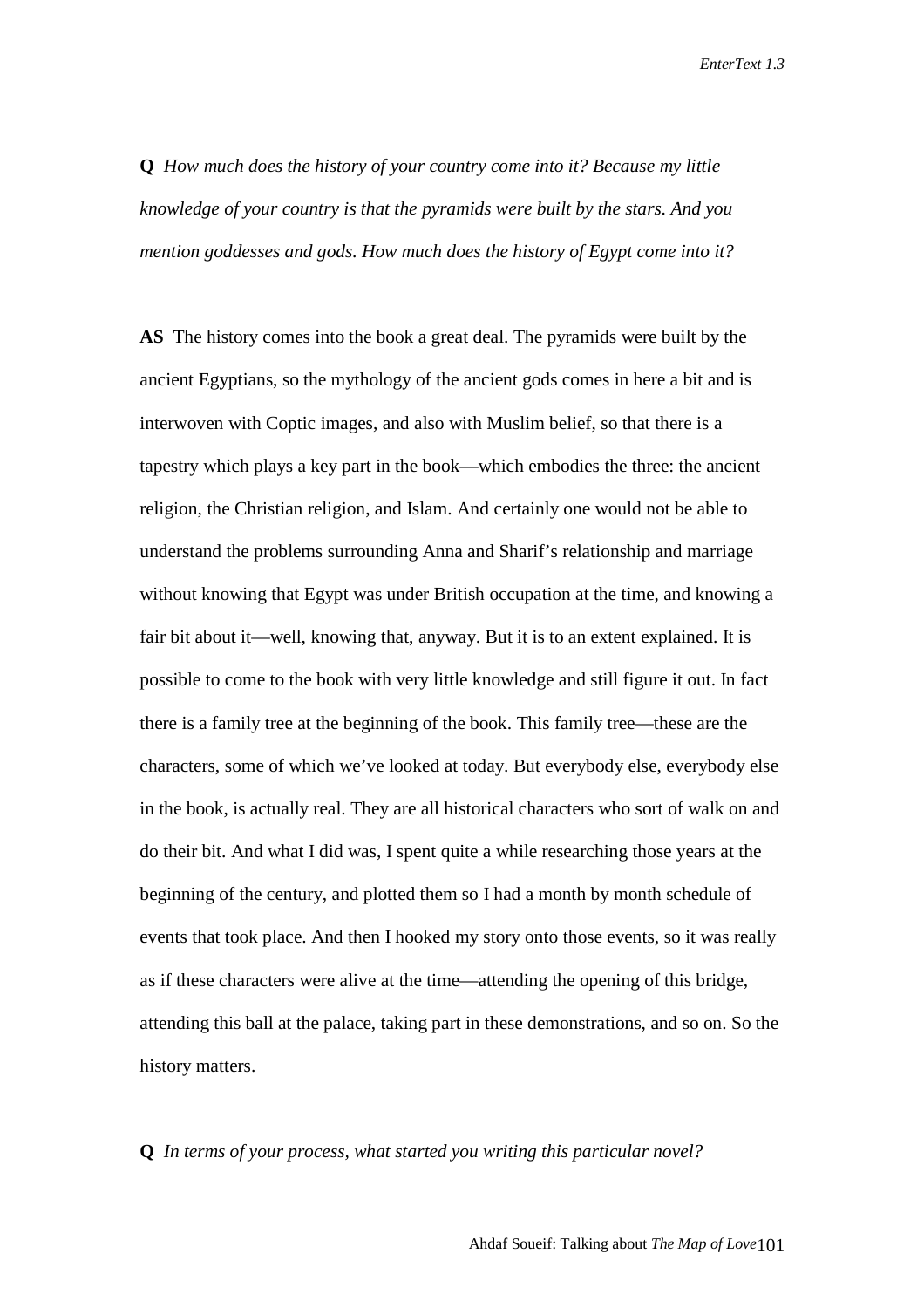**AS** After *In the Eye of the Sun* was published, I met up with a friend who had become a literary agent, and she wanted to talk to me about possibly switching agents and going with her. And she said, "Why don't you write a best seller? Why don't you write a pot-boiler—big thing, sort of East-West, and romance, and so on? I can get you a huge advance for that. And bits of *In the Eye of the Sun* show you can do sexy scenes. You can do this—just do it!" And I went away and thought about it. And I said no. I mean, in the end, obviously I couldn't do it. But it got me thinking along romantic lines, and what I became interested in was the idea of the romantic hero, the Byronic hero, as in Mr Rochester and Heathcliff, and all the characters that we find in Mills and Boon novels—tall, dark, handsome, enigmatic, a stranger, proud, aloof, yet you just know that if you can get close you'll find these depths of sensitivity and empathy and passion and tenderness, and so on. And this hero is very often kind of Eastern, but he isn't ever really Eastern. And I've read novels and stories where he's meant to be Egyptian and he really isn't at all. He's completely fake. Or you have somebody, they have to make him Christian because they can't go into the whole Muslim bit, but yet he's called Ali or Mohammed because that's what Easterners are called—very odd, pastichey things like that. And I thought, what if I make a hero who's larger than life, who's somebody I would think, Wow! —and he's a real, genuine Egyptian, of that time, with the concerns of that period, and so on. So that was behind the making of Sharif al-Baroudi.

And then there's a genre that I really am very interested in, which is travel writing, done by women, English women, mostly Victorian, and of course they are very varied, from people with very set, very colonial attitudes, to people who were very broad-minded and opened themselves up to the culture that they were coming to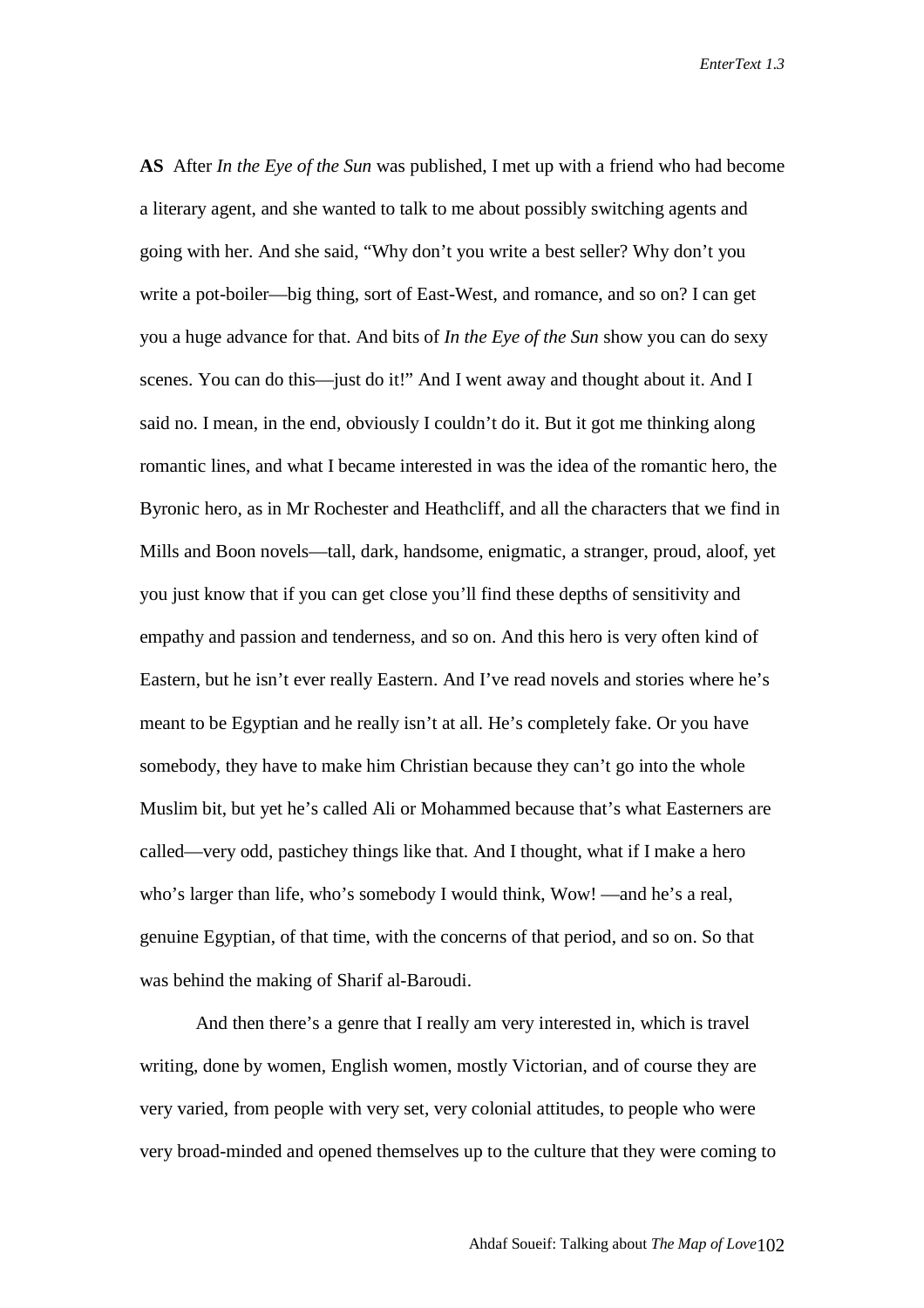see, like Lucy Duff Gordon who ended up living there until she died. And you can see them changing as you go through the letters, you see a different character evolving, and I really like that whole genre. And so I thought, what if you found a way to make a lady traveller like that meet and fall in love with my hero.

So there was that, but of course there was also the whole business of being at the end of the century, and looking back and wondering how we've got to where we are—and how much of it is determined by what happened before, and how much have we been able to shake free. This is in a sort of political sense really. And I thought, there's all this talk about the internet and the global village and how close everything is, and at the beginning of the century they suddenly had the telephone, and it must have seemed very like that then—a new machine there, and you could speak to somebody. And so I just had this idea that there is a feeling at the end of a century that maybe is replicated, but at the same time, things are different—and how different are they?

And of course there's the whole multicultural thing, and the business of falling in love and marrying across cultures. And we see so many more people doing it. And of course English is the *lingua franca* now, and people seem to think that it's an easy thing to do. And I wondered whether, in fact, people who married across cultures that were fairly well divided, whether they stood more chance of happiness now, or whether they stood more chance then—whether maybe now things weren't taken too much for granted, whereas then you approached the other person with an assumption of strangeness, with an assumption that this is something you didn't know about, and that a certain amount of effort would have to be made.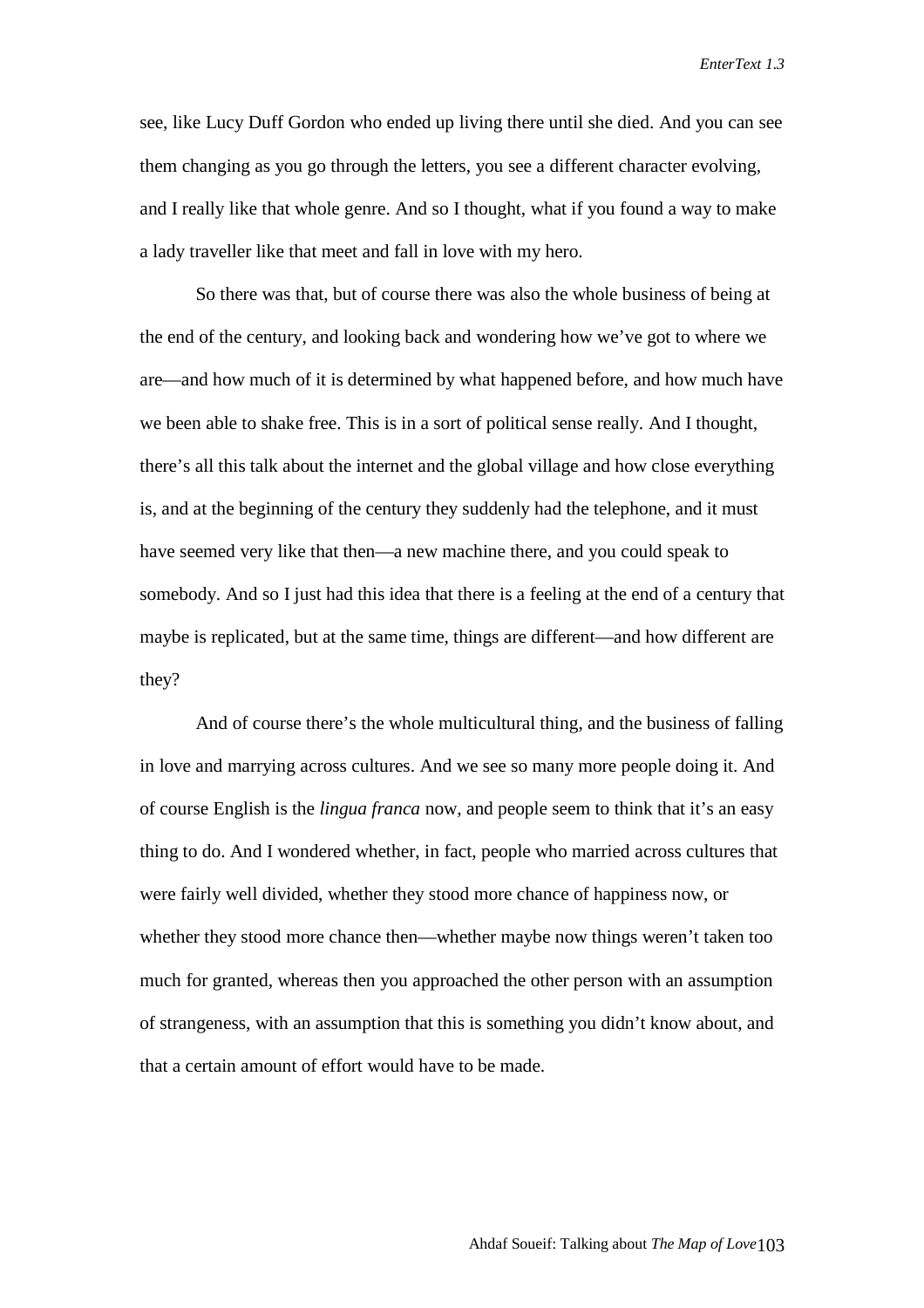So these were all questions that were in my head, but then of course once the story started happening it had its own impetus, and it more or less went where it wanted to go, after that.

#### **Q** *Did you write it consecutively?*

**AS** Yes. When I started, I wrote three scenes that appeared more or less fully formed in my head. And then I used them to plot my position, as it were. So there was one scene where Isabel, the American woman in modern Cairo, goes into the old Baroudi House, and has a kind of vision, a kind of epiphany. That was one. And there was the kidnapping scene of Anna—not exactly the kidnapping, but when Sharif al-Baroudi first comes to the house and finds her there, and their first meeting, with sparks flying, and so on. And the third one. And so I sort of placed these and worked out around them what the time frames would be, and what the structure would be. And then having done that, started at the beginning, and then discovered how much research I would have to do, and more or less went away and did research for about, I don't know, twenty months or something. And then having really taken it all in and arrived at the point where one knows that you're just reading in order to not write, that you really know as much as you need to know, but there you are, sort of finding yet another book, and so on. I then just started writing from the beginning and didn't stop for, I think, about eighteen months, beginning to end. And had these three scenes as my little islands that I was sort of aiming at—you get to that achievement, and then you've got to get to the next one, and so on, until it was done.

#### **Q** *When you start writing, do you rewrite a lot?*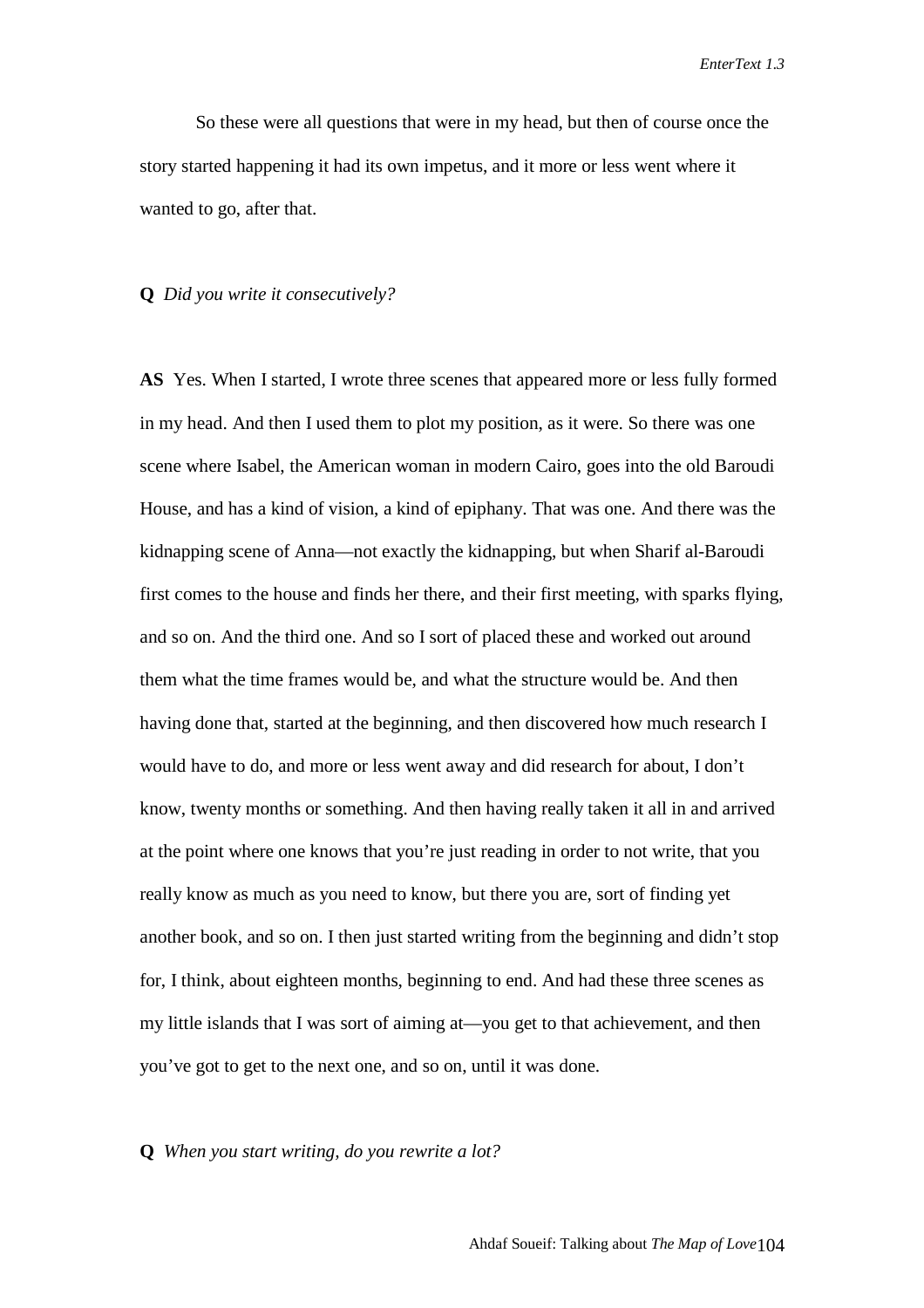**AS** No, I print out what I've done, like tonight, and leave it, and then next day I read it, and any rewriting that's to be done is done then, and then carry on from there. But I need those pages, and they have to be on the page, not on the computer, and that's the starting-point—and if they are good, then carry on from there. And if they are not, then it's a rewrite. There was one chapter actually where Anna in Cairo goes out with the agency lot, and they have a picnic at the base of the pyramids, and they discuss Egypt while the Egyptian donkey boys and translators and so on are standing at the side. And I had done that from the point of view of an outside narrator, and there was something not right with it. And I tried to ignore that, and went on to the next chapter, and the next, but I was uncomfortable, and eventually I showed it to my husband, who said, this doesn't work, and it's just going to have to be done from Anna's perspective, and from a journal, or a letter—and it's going to be hard, but that's how it's going to have to be done. And I went back and re-did that until it worked. But that was the only big, big rewrite that I had to do.

**Q** *I want to ask you a question that's personal to me. You talk about the British empire. You come from an African background, but you have the privilege of being of both continents, of Africa and Europe. Do you see an advantage to being educated in Europe—is this a bigger advantage than having an African education?*

**AS** I think it depends really what you're going to do. I mean, I was educated in Egypt up until the M.A., and I came here to do a Ph.D. because Cairo university does not grant Ph.D.s in English literature unless you go abroad, or didn't then. On the other hand my brother and sister are both completely educated in Egypt, and they both have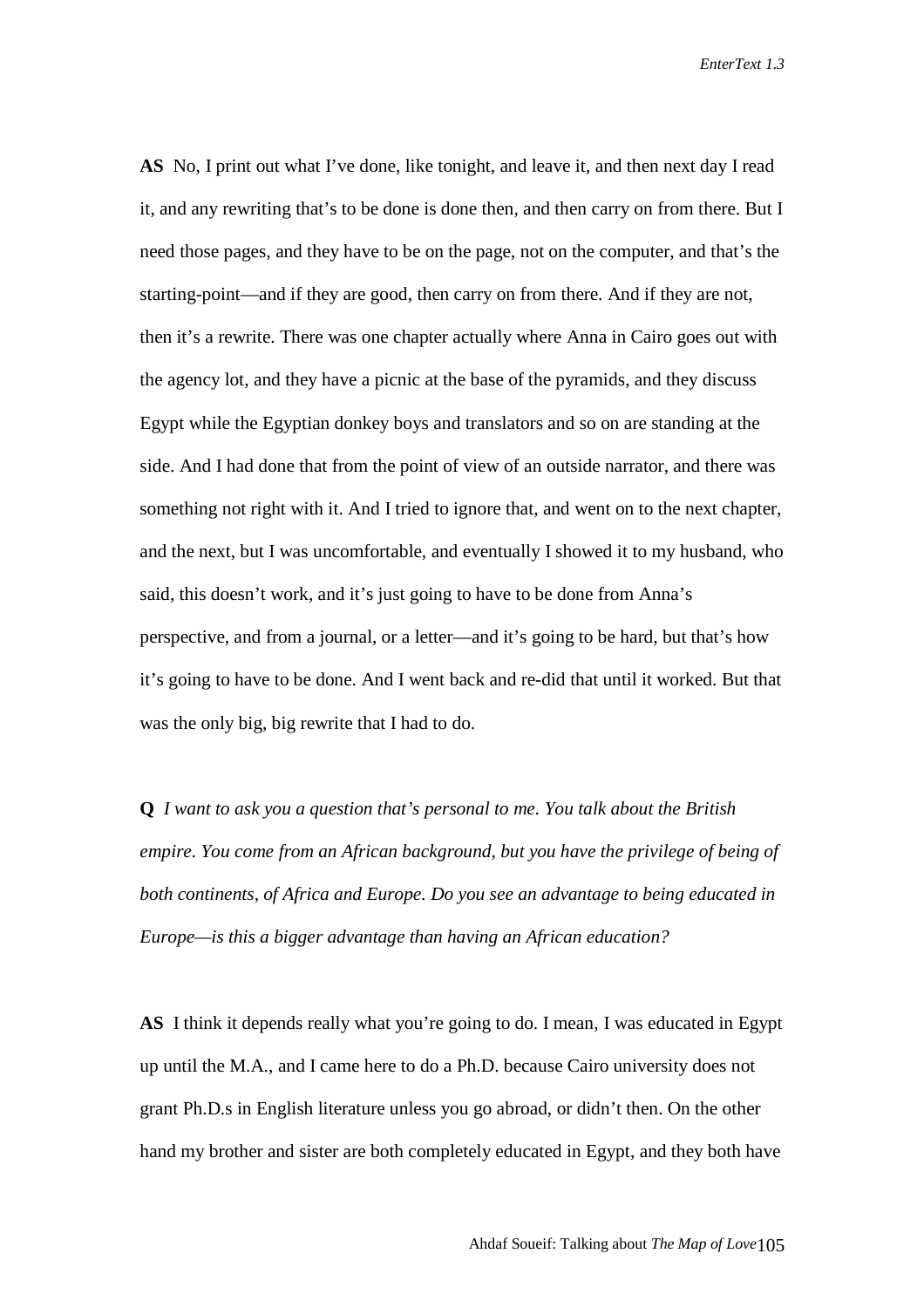university careers in Egypt and are doing fine, so I think it really depends where you want to live your life. If you want to live your life in the West, then it's an advantage, of course, and you can't do it without having some form of educational time here. But if not, then there's no necessity, I suppose, unless…I don't know, maybe there are things like medicine or something where you get more advanced teaching in the West. But in the arts I don't really see—I think is all just depends what you want to do with yourself later.

**PB** *One of the interesting things in the book, I think, is that story from the turn of the nineteenth and twentieth centuries, of the founding of the school of art in Cairo, which was done as something to which there was some resistance, but at the same time it did go through. And I thought it was very fascinating, for me as somebody who knows virtually nothing about the history of Egypt, the sense in which so many modern things, so many things which one might have thought would have happened later, were actually happening at the very end of the nineteenth century and the beginning of the twentieth. And the story of the art institute is in itself part of the story of the book, isn't it?*

**AS** Yes, absolutely. So of course the big schools of engineering and agriculture, I mean colleges of engineering and agriculture, and so on, were all instituted by Mohammed Ali, back in the thirties and the forties of the nineteenth century. The great drive toward modernisation was being carried out bit by bit during the nineteenth century, and it was really with the British occupation that it came to a stop. And you have the story of the creation of the school of fine arts and later on of the creation of Cairo university, but from the time of the occupation onwards you had, as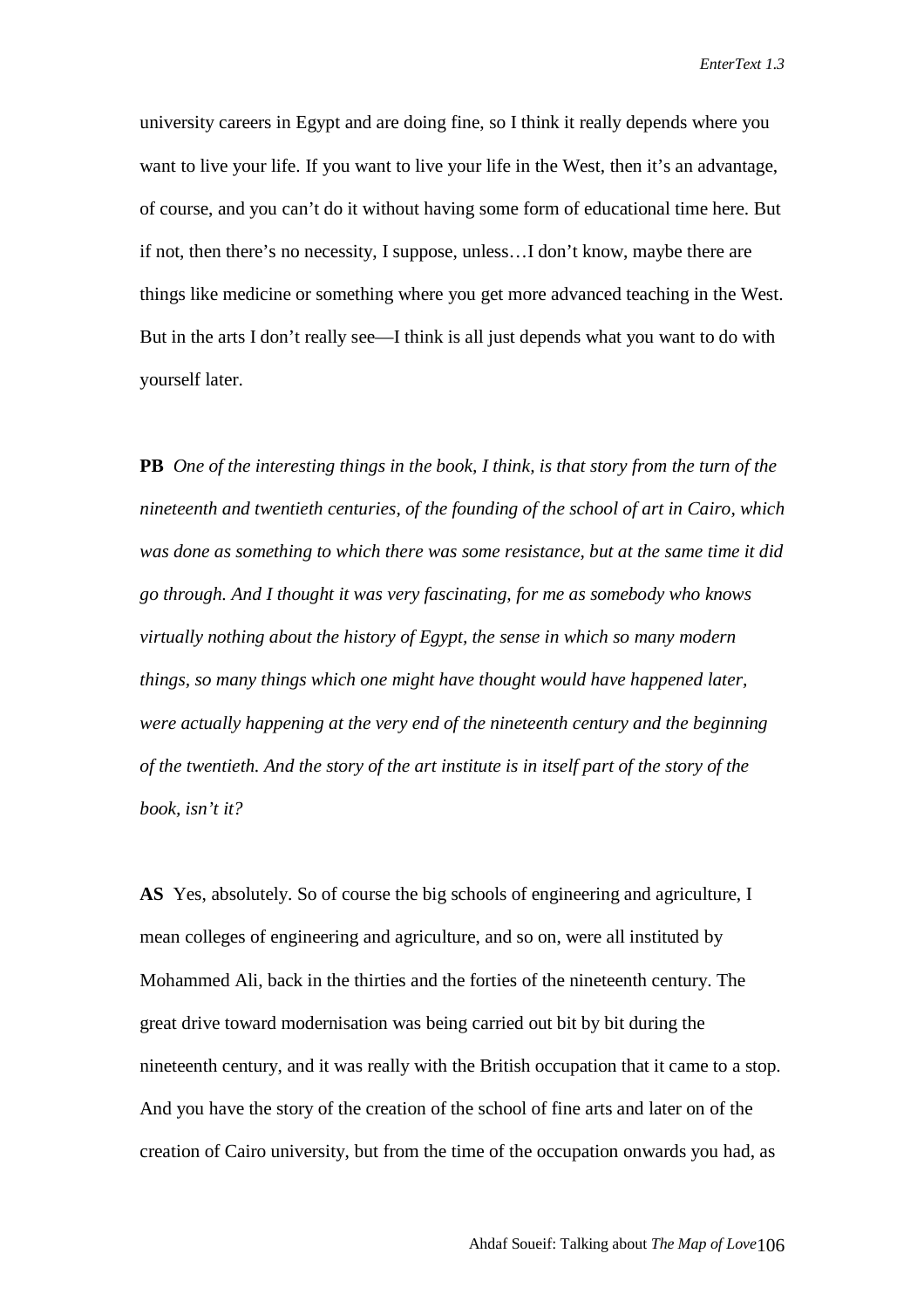it were, two battles to fight, because if you were an Egyptian who wanted to modernise, you were open to the charge of being with the colonials, of wanting to be western, and therefore of being on the side of the occupying powers, and that, of course, gave a lot of strength to the reactionary forces, who could then say that they were the true patriarchs, in that they wanted to hold on to everything as it is—and let's not educate our girls, and let's not have a university—and so, in a sense, any true patriot who wanted to see the country modernised, and develop, had to fight on two fronts: to say, "We have to do this," and to say, "and I am anti-imperialist and I would like to see an end to the occupation of my country." And in a sense, of course, that sort of dilemma, that sense of being caught in the middle, continues until now, with progressive moves being labelled western—and, you know, you have a hard time, because you're not being able to develop your country and your society in a neutral space. It's all politicised. And that's very, very difficult.

**Q** *I appreciate that you're trying to promote awareness, among presumably mainly western women, about how poor people who are uprooted could be driven to sympathise with Islamic fundamentalists, partly because of their economic problems now, and possibly partly because of the atrocities committed in the not so distant past by the British government, for example. But I partly expected for you to comment much more on how Islam oppresses women, and on the fact that they're segregated. Do you tackle that much more in the book?*

**AS** It really depends what you mean by oppressors. I mean, Anna, when she marries Sharif, lives her life in the harem. That was the system then, and there was no other way to live, except in the domestic circle. I think that the book depicts how women in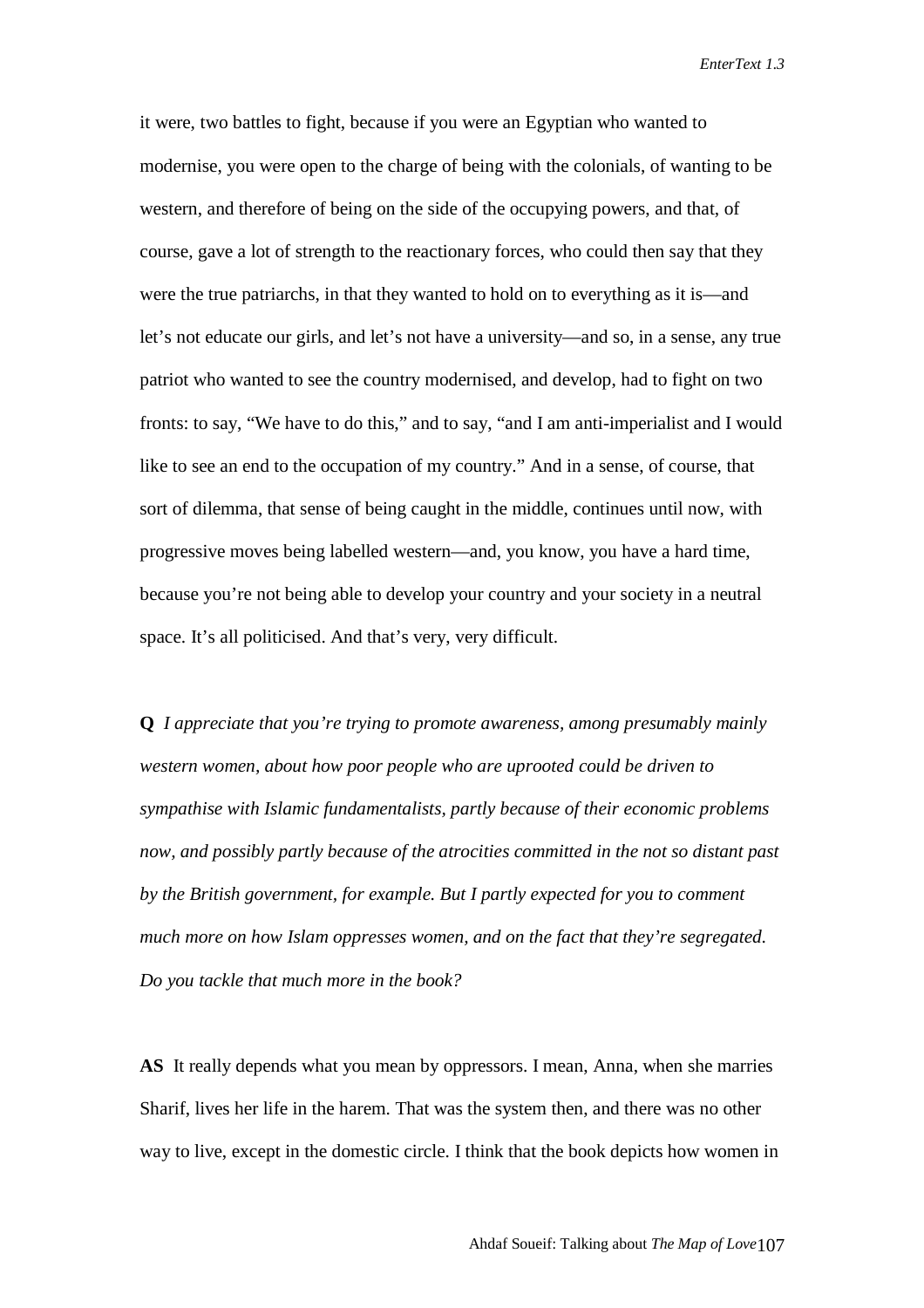a Muslim society behave, and are expected to behave. And if a reader says that is oppressive, as in fact some readers have—one reviewer said Sharif al-Baroudi, for all his liberal talk, is content for his wife to live in a harem; now I can't see what else he could have done in 1902—but it can be taken that way. But you see my feeling is really that I don't see the Islam that I grew up with in Egypt as being particularly oppressive. And if there are oppressive things about it, then there were things that were being changed, from within, anyway, as society developed, and as more women had to go out to work, and so on. So things were developing in an organic way from within, and that's really how I see it. And I really regret—and this was what I was trying to say—that I regret that there is this powerful drive, as it were, to see Islam as essentially an anti-women religion, because at core it isn't, and because I think that actually puts back the case of women.

And to take one very telling example, the whole question of clitoridectomy, of genital mutilation, or circumcision for girls—now this is a practice which was widespread in Egypt and in the Sudan and further down in Africa. In Egypt we had a movement against this practice, starting in the thirties when the women's societies started forming. And so you had an indigenous movement against this practice, and it was starting actually to take root, and the practice was starting to be less widespread. And we had even the religious speakers, Imams, saying that this was not an Islamic practice—that this was an African practice and it's not Islamic—witness Muslims in Turkey, Iran, and so on, don't do it, and therefore it is not part of religion. That was important, because then people could see that in order to be good Muslims they didn't have to do this. And the movement was really taking hold, and it was, in fact, the minister of health who outlawed the operation. Some people saw that as good, some people saw it as bad, because it would drive the practitioners into back alleys.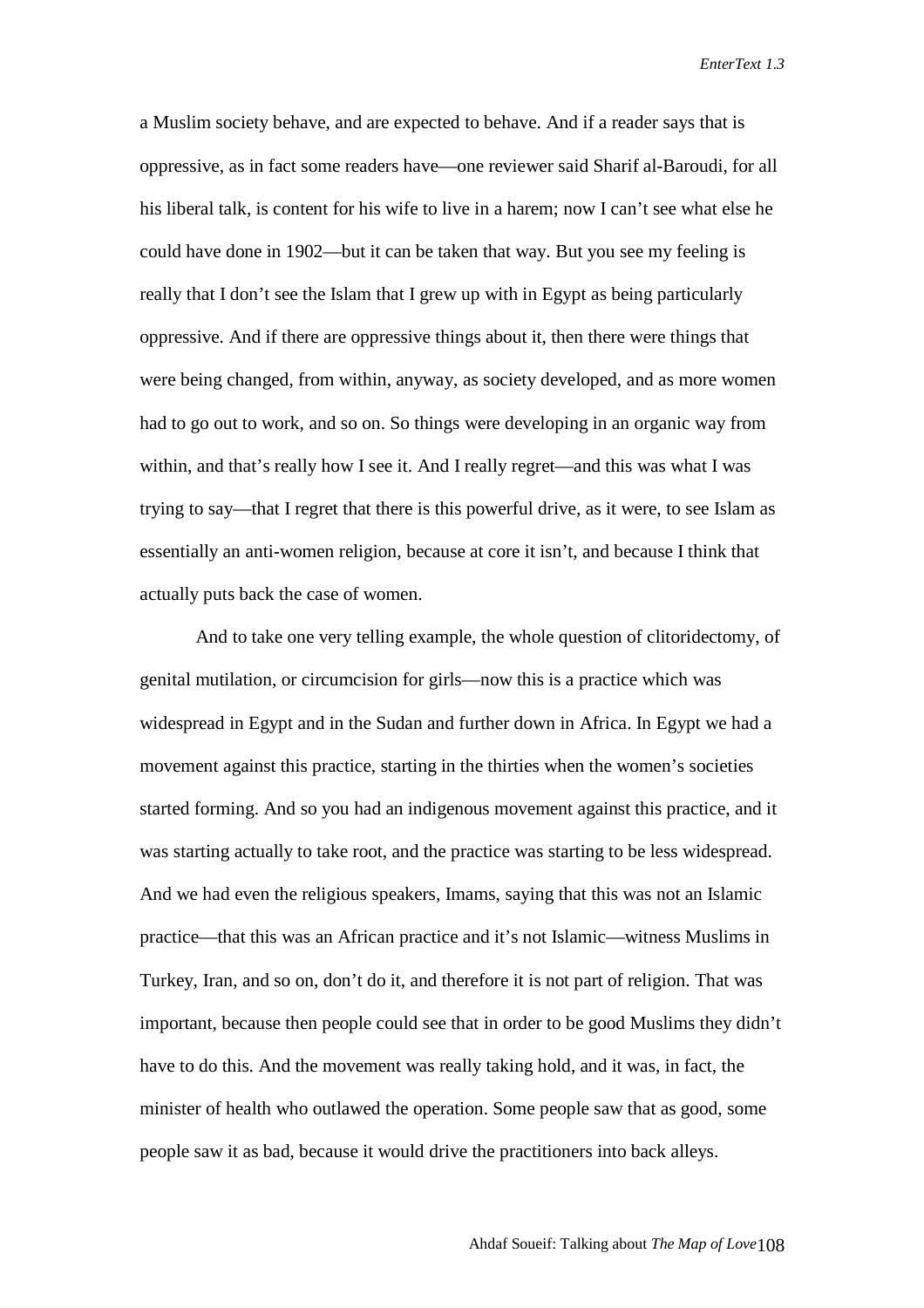But then with the big drive, there was a big women's and family planning conference that was held in Cairo five years ago, and it was an international conference, and one of their great big banners was about clitoridectomy, and this whole issue became connected in people's minds with the West trying to impose its views on Egypt and on Muslim countries. And it got tied in with all the things that they don't want about the West. And therefore you actually had a backlash, and you had more people going back to doing it—whereas if it had just been left alone, it was going to go. We were working at it.

And so this business of, you know, our sisters abroad taking up our fight for us, in a way that is not entirely in tune with the way that the mass of people think, actually does harm to the causes that it promotes. It's a very subtle point, and it seems very difficult. Who was it, some completely unlikely person—Ted Turner of CNN just suddenly came out with a statement in which he cites world poverty and genital mutilation in Egypt as causes that he wants to stamp out! Well, you just want to say, just go away, we'll do it in our own time.

**PB** *I think one of the beautiful things about the book is the way, in fact, it does allow outsiders to actually enter the woman's experience of that traditional Egypt, and to perceive its richness—and that there is a whole community and a culture and a way of being and sharing things, and a society, in a sense, which may happen at that date separately, but it doesn't lack anything, it isn't poverty-stricken in any way, I think, and that was an important dimension of the book for me.*

**Q** *When you were growing up, were you influenced by any famous novelist? Who was your role model?*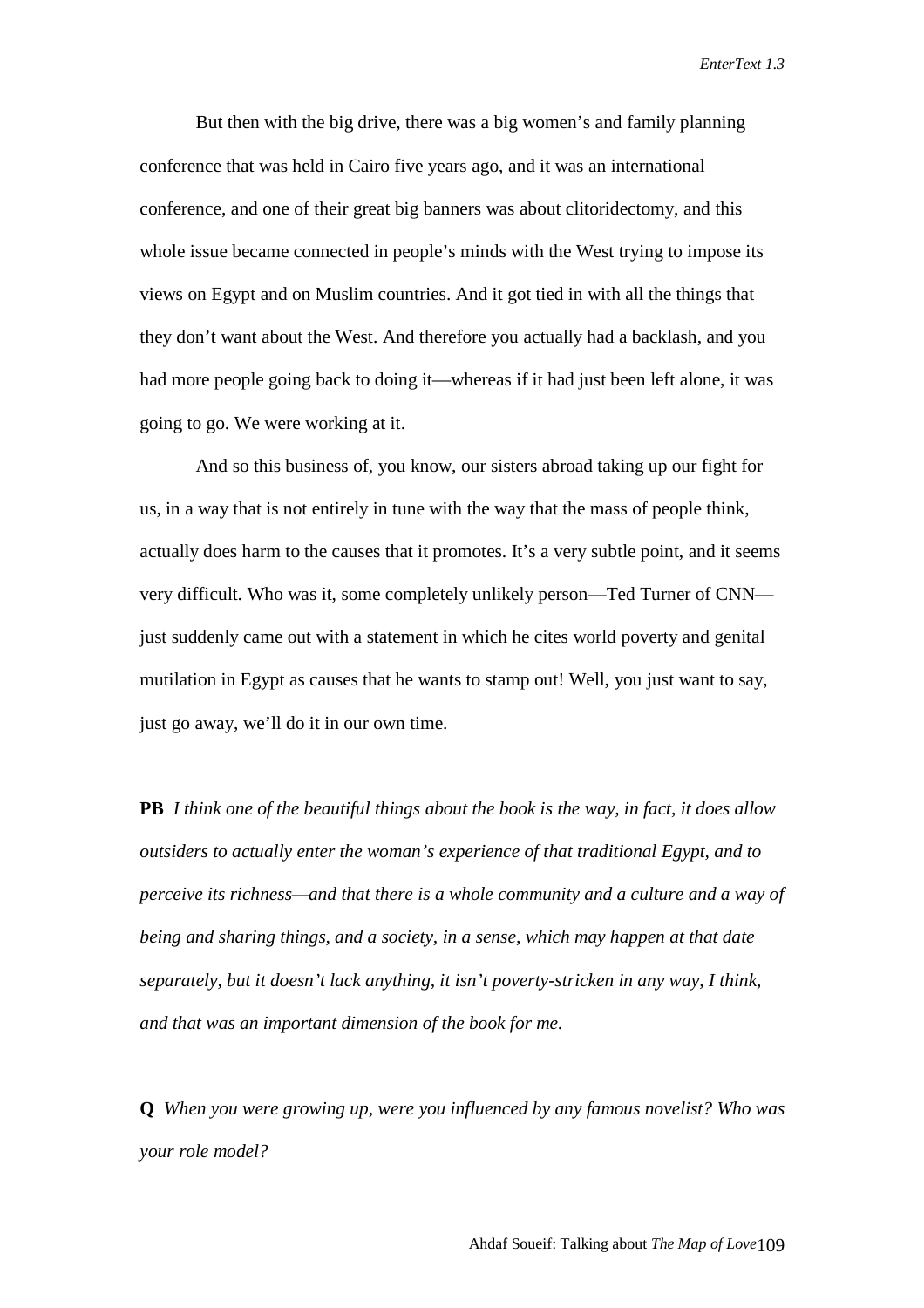**AS** My role model? Well, I read George Eliot and loved her work, so that's as novels go. And then there were two other people. One was an Egyptian writer who was a friend of my mother's. She wrote a book in 1962, or was it 1964? I read it when I was about fifteen. It was called *The Open Door,* and it was the first modern Egyptian novel that would take a modern Egyptian girl as its heroine. It was somebody I could identify with, and the fact that I knew this woman, and that she was a friend of my mum's, and that I used to see her around, and I used to think she was amazingly wonderful…! She used to sit putting one leg under her. Most women sit very decorously, and she—she was a professor of English at the university and she was a leftist, and a member of the opposition to the government, and so on—and yet when she sat down, she'd bend one leg under her. And that seemed so free and casual to me. And also she'd laugh very loudly, and I really adored her. And then there was Colette. I love Colette's novels, and I was always entranced by the freedom she seemed to have—that she worked as a dancer, that she went round the theatres, that she set up a stall selling cosmetics, and meanwhile also wrote these brilliant books, and I just think that's pretty amazing.

**Q** *When you write a novel do you have your own style? Or do you base your work around others' writing, such as nineteenth-century novelists, or twentieth-century novelists?*

**AS** I think that maybe at the very beginning when I was writing my first short stories, one remembered the short stories one had studied, Chekhov and Maupassant and so on, but you find your own voice, really, after a bit, otherwise there's not much point.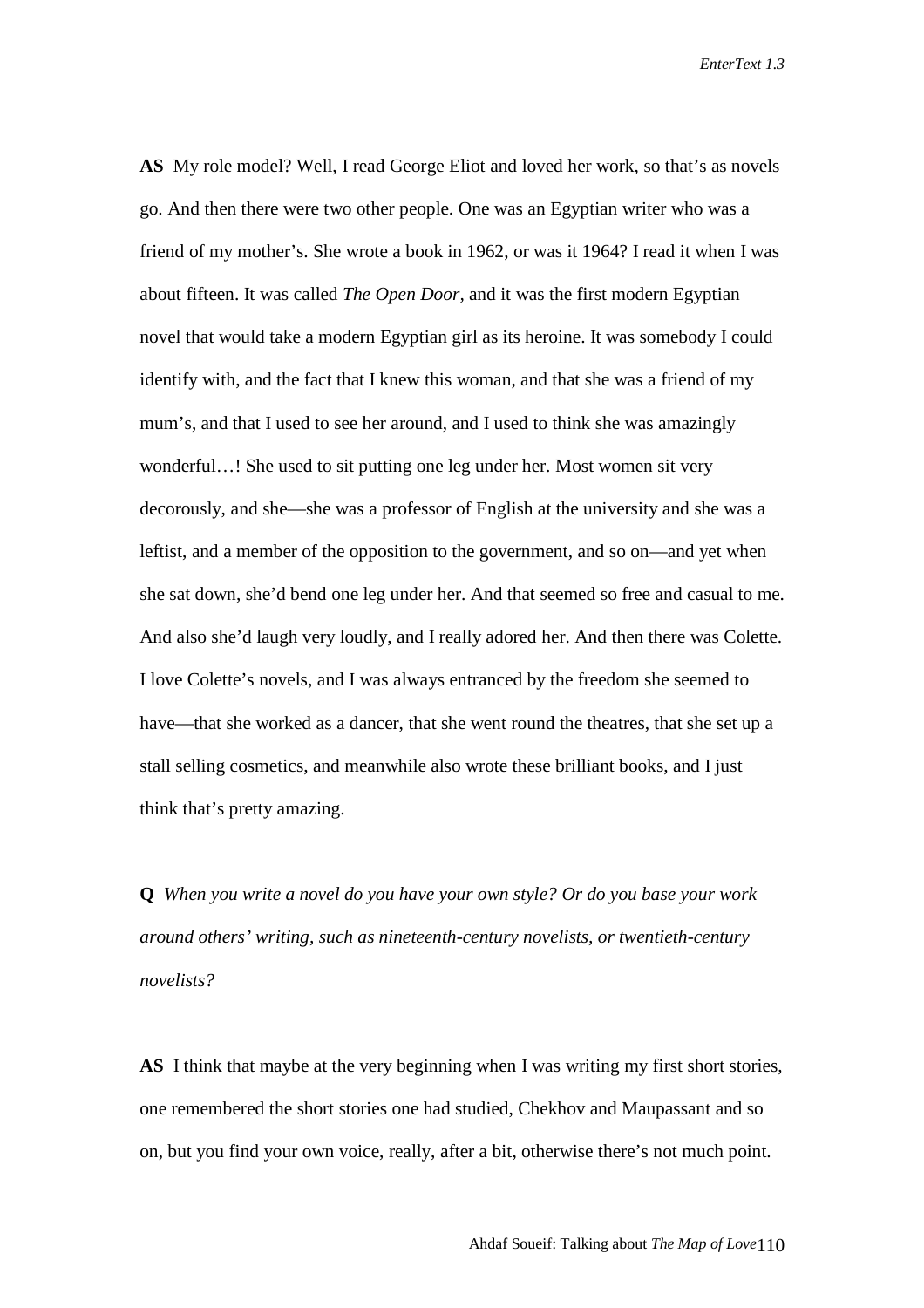So I think what I would say is that I'm not bothered about whether I appear modern or not. I don't mind being part of the nineteenth century, if you like. I like big novels that actually take you into a world, and give you all the details, and make you feel like you really know the characters, and just sort of go on. And I like novels that entertain people. You know, I like a novel that I want to go back to, rather than think "Oh no, better finish that." So those are really my constraints, but within that I'm pretty free.

**PB** *I think perhaps we should leave it here. You've given us a fascinating insight, not only to taste the flavour of the work itself, but the understanding about where it's coming from and the thought that goes behind it all, and some illuminating thoughts, generally, about what it means to write, and what it means to engage with those complex stories that we all share—that the history belongs to all of us, in a sense, those histories cross and re-cross, and we're all involved in different ways. And one of the lovely things for me is that there is that sense of the millennium in the book. You do mention it. The dates are very present. There is the sense of the journalist who is wanting to write something for the millennium, the American young woman, and I was wondering, I think, when I first read it, where is it going to go: is it going to be a terribly bleak ending, or are we going to be left, in a sense, on the cusp of something which is really very sad, where it's very difficult to see any sort of way out, any sort of future—but you somehow manage to be incredibly optimistic without being naively so, and that was something I found very moving too, that there is a sense of impetus into the future, particularly in that sense of generations, and the children.*

**AS** Children are always an image of hope. I just find them enormously moving.